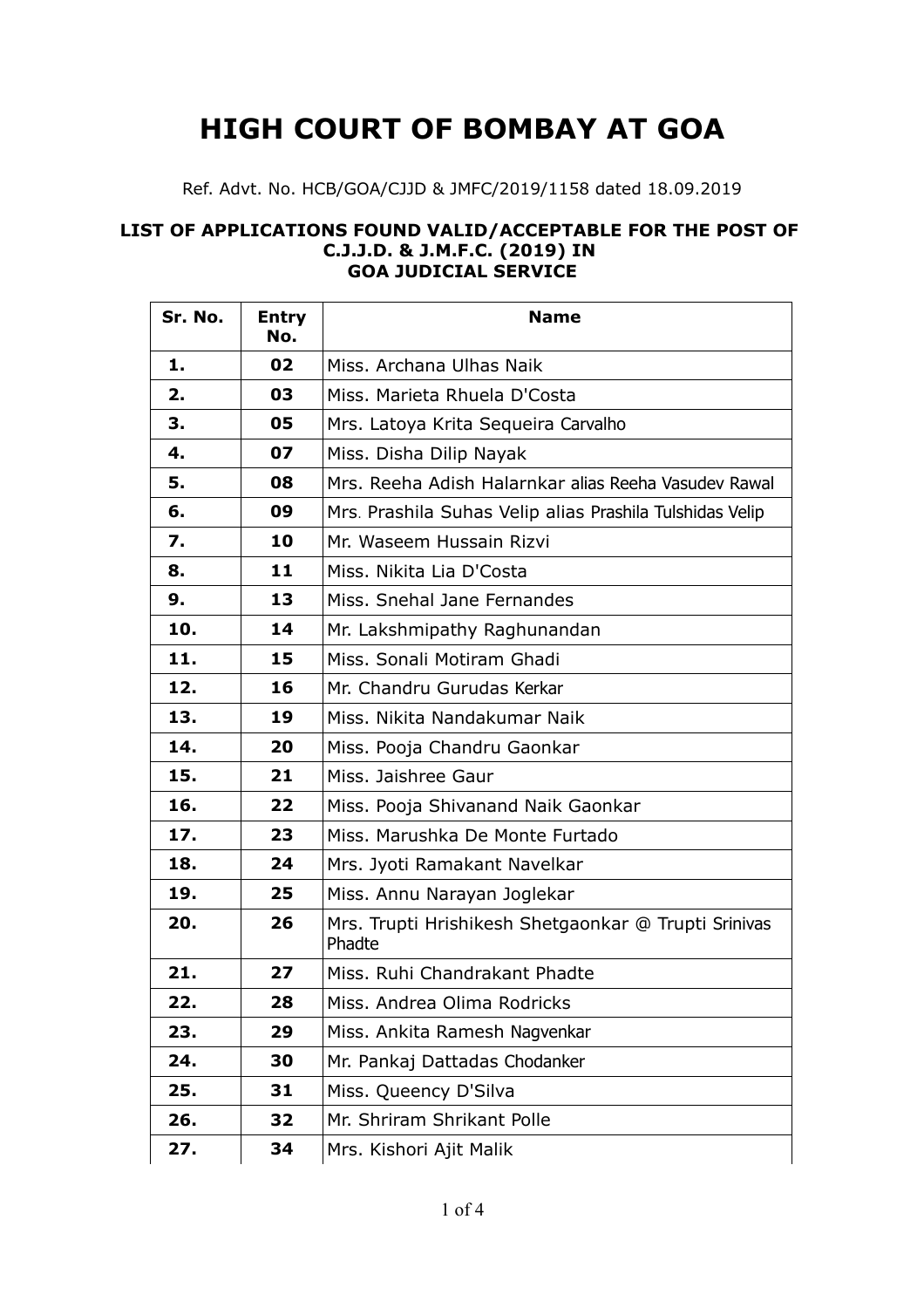| Sr. No. | <b>Entry</b><br>No. | <b>Name</b>                                                                   |
|---------|---------------------|-------------------------------------------------------------------------------|
| 28.     | 36                  | Miss. Ninoska Pearly D'Souza                                                  |
| 29.     | 38                  | Miss. Manashree Mohan Naik                                                    |
| 30.     | 39                  | Miss. Kalpana Ramdas Saperkar                                                 |
| 31.     | 40                  | Mrs. Melissa Maria Do Ceu Elma De Pinto Souza alias<br>Melissa De Pinto Souza |
| 32.     | 41                  | Miss. Esther Cortes Dias Do Rosario                                           |
| 33.     | 43                  | Mr. Chandrakant Ramchandra Naik                                               |
| 34.     | 47                  | Miss. Ana Marilyn Prisca Fernandes                                            |
| 35.     | 50                  | Mr. Devanand Prabhakar Prabhu                                                 |
| 36.     | 51                  | Miss. Atika Yashmeen Ashlam Khan                                              |
| 37.     | 52                  | Miss. Atreyee Anand Kukalekar                                                 |
| 38.     | 53                  | Mrs. Swati Vikram Desai @ Swati Indroba Desai                                 |
| 39.     | 54                  | Mrs. Namita Kashinath Jalmi                                                   |
| 40.     | 55                  | Miss Smita Ulhas Sail                                                         |
| 41.     | 56                  | Miss Radha Vivek Naik                                                         |
| 42.     | 57                  | Mrs. Minakshi Babu Dhond alias Minakshi Padmakar Naik                         |
| 43.     | 58                  | Miss. Shabnam Pratap Nagvekar                                                 |
| 44.     | 61                  | Miss. Karishma Custa Betquecar                                                |
| 45.     | 62                  | Ms. Trupti Prakash Agarwadekar                                                |
| 46.     | 63                  | Miss. Sangita Ulhas Gaonkar                                                   |
| 47.     | 64                  | Miss. Nikhita Chandrakant Borkar                                              |
| 48.     | 65                  | Mrs. Arti Sanjiv Jain                                                         |
| 49.     | 66                  | Mrs. Bavina Kukalekar @ Kunkolienkar @ Bavina<br>Bandodkar                    |
| 50.     | 68                  | Mr. Vidyesh Anant Naik                                                        |
| 51.     | 69                  | Mrs. Ashwini Ramchandra Patil @ Mrs. Ashwini<br><b>Dharmanand Vernekar</b>    |
| 52.     | 70                  | Mrs. Shruti Suraj Loleyekar alias Shruti Yeshwant<br>Mahambrey                |
| 53.     | 71                  | Mr. Parshuram Shantaram Madval                                                |
| 54.     | 75                  | Mr. Chandru Purushottam Phaldesai                                             |
| 55.     | 78                  | Mrs. Nisha Rajaram Jalmi alias Nisha Chanda Gaunkar                           |
| 56.     | 79                  | Miss, Shruti Ramakant Sawant                                                  |
| 57.     | 80                  | Mrs. Jaanvi Jeetendra Sawant                                                  |
| 58.     | 81                  | Mr. Ajay Anil Halarneker                                                      |
| 59.     | 83                  | Mrs. Aditi Ramesh Naik                                                        |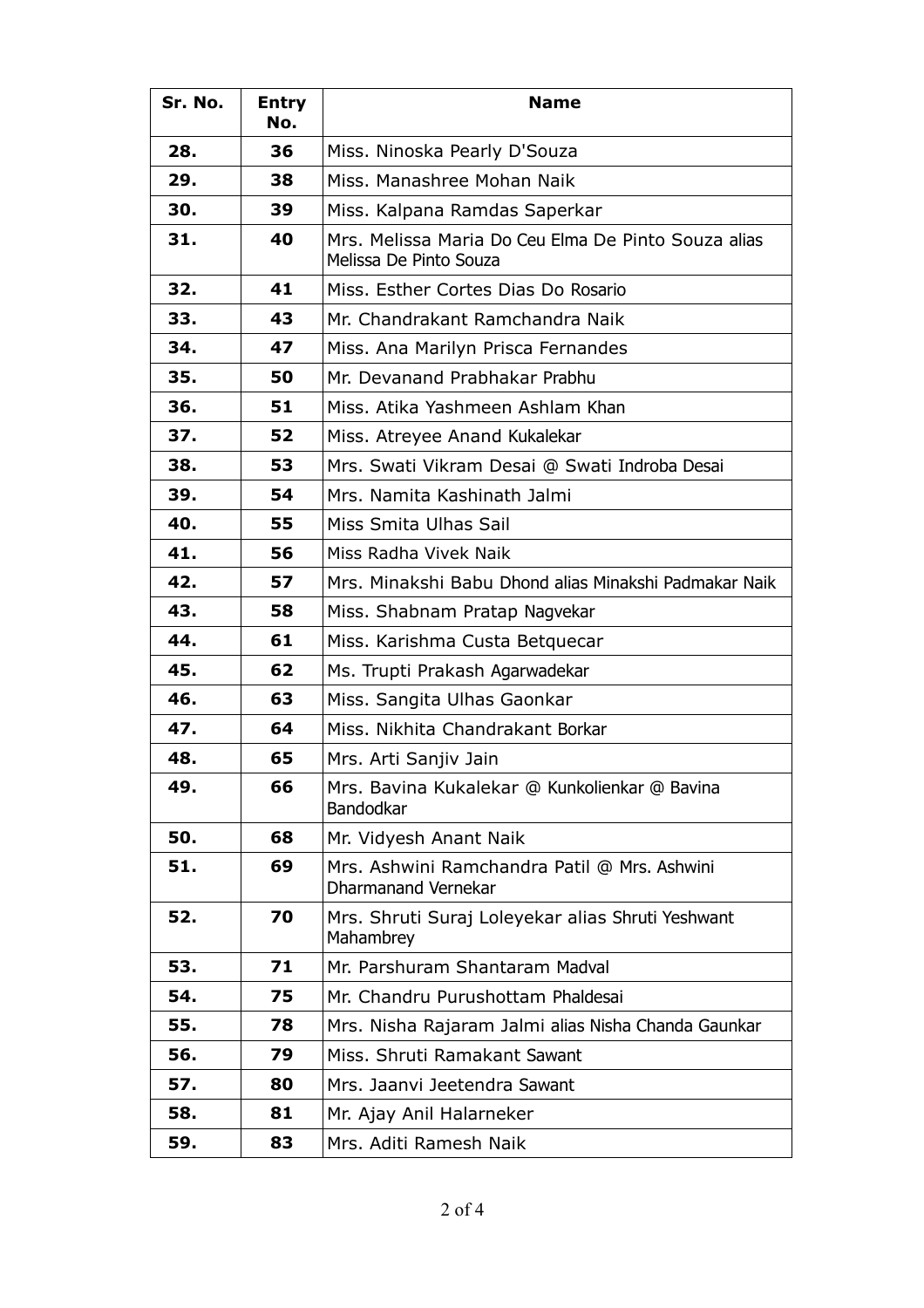| Sr. No. | <b>Entry</b><br>No. | <b>Name</b>                                                                |
|---------|---------------------|----------------------------------------------------------------------------|
| 60.     | 84                  | Miss. Suzette Savia Armadinha Pereira                                      |
| 61.     | 86                  | Miss. Maria Gloria Fernandes                                               |
| 62.     | 87                  | Mr. Shivram alias Omkar Ashish Prabhudesai                                 |
| 63.     | 88                  | Miss. Siya Ulhas Dhargalkar                                                |
| 64.     | 90                  | Miss. Luella Socorro Cotta Do Rego                                         |
| 65.     | 95                  | Mrs. Saroj Sanjiv Sardesai Alias Saroj Sanil Shirvaiker                    |
| 66.     | 96                  | Miss. Manisha Mangaldas Naik                                               |
| 67.     | 99                  | Mrs. Suvarna Suresh Chawan alias Suvarna Rohan Naik                        |
| 68.     | 101                 | Mrs. Ankita Sujit Shenvi                                                   |
| 69.     | 102                 | Mr. Harshal Vijay Ghate                                                    |
| 70.     | 103                 | Mr. Ashutosh Da Silva                                                      |
| 71.     | 106                 | Miss. Sonam Shrikant Nayak                                                 |
| 72.     | 107                 | Mrs. Anabel Eldoma Furtado Fernandes                                       |
| 73.     | 109                 | Miss. Khan Honnali Bibi Zaynab Rehman                                      |
| 74.     | 114                 | Mrs. Shubhechha Subhash Azgaonkar alias Shubhechha<br><b>Harshal Ghate</b> |
| 75.     | 115                 | Mrs. Pari Nikhil Katkar alias Pari Vassant Sinari                          |
| 76.     | 116                 | Mrs. Alka Rauji Chopdekar @ Mrs. Alka Sagar Parwar                         |
| 77.     | 117                 | Miss. Meryl Santana Godinho                                                |
| 78.     | 119                 | Mrs. Shivani Chandrashekhar Pednekar alias Sachin<br>Mohan Dessai          |
| 79.     | 120                 | Mr. Prilam Premanand Phadte                                                |
| 80.     | 121                 | Mr. Teles Newton Menino                                                    |
| 81.     | 122                 | Mr. Harishchandra Sirsat                                                   |
| 82.     | 123                 | Mr. Nilesh Tolyo Gaonkar                                                   |
| 83.     | 124                 | Miss. Banu Samoon Shaikh Bashir                                            |
| 84.     | 127                 | Mrs. Laxmi Chandrashekar Sinai Desai alias Laxmi<br>Sawant                 |
| 85.     | 128                 | Mrs. Ankita Devendra Gawandalkar                                           |
| 86.     | 129                 | Miss. Siddhi Harischandra Mhalshekar                                       |
| 87.     | 132                 | Mrs. Sushma Krishna Vantekar @ Janu Gopal Gaude                            |
| 88.     | 137                 | Miss. Greta Laura Silveira                                                 |
| 89.     | 138                 | Miss. Rinki Ranjit Otawanekar                                              |
| 90.     | 139                 | Mr. Tarun Vasant Patel                                                     |
| 91.     | 140                 | Adv. Gautamy Udai Naik                                                     |
| 92.     | 142                 | Mr. Vivek alias Shreenivas Uday Vaidya                                     |